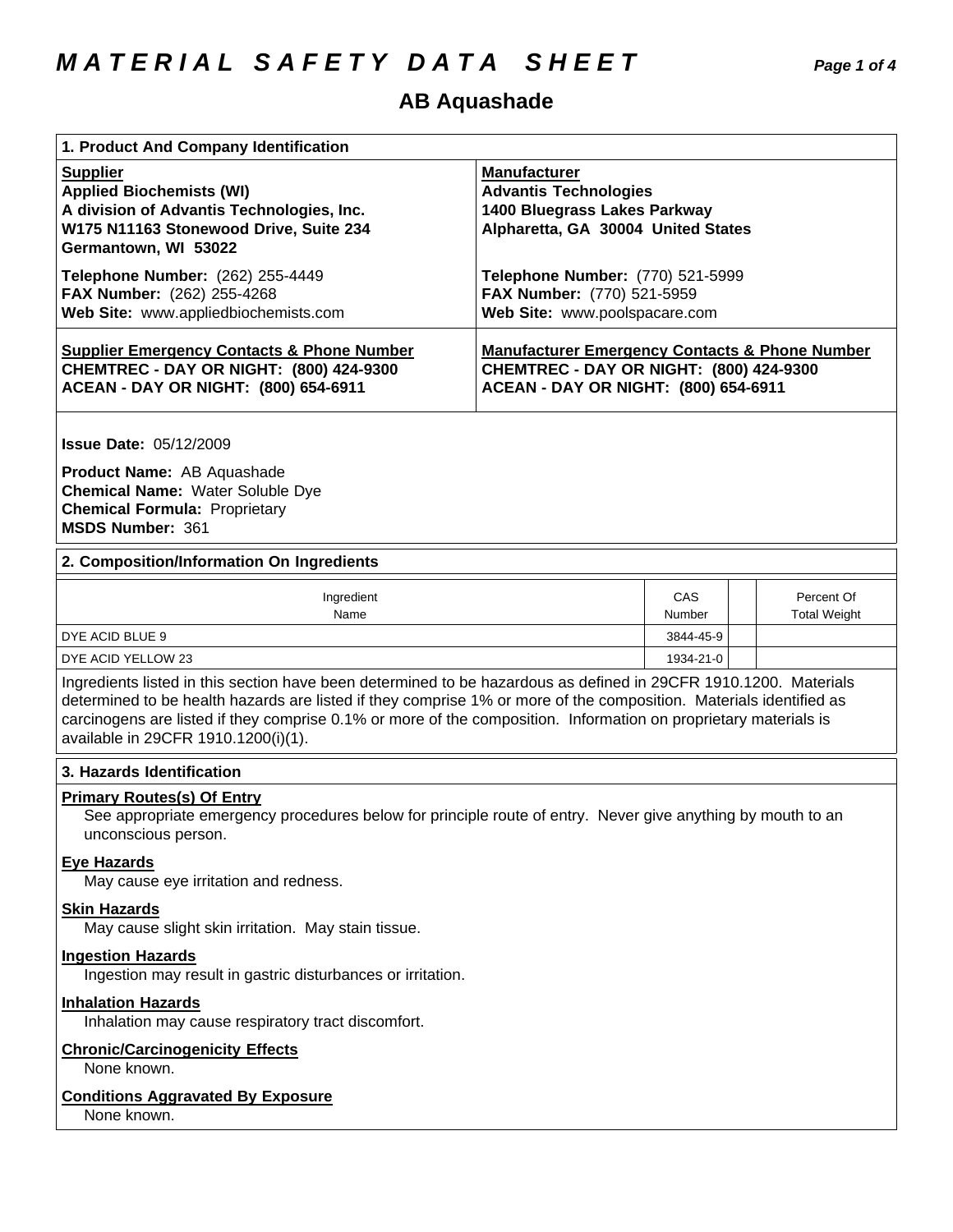## *MATERIAL SAFETY DATA SHEET Page 2 of 4*

#### **4.First AidMeasures**

#### **Eye**

Flush with large amounts of water for at least 15 minutes. Contact a physician if irritation occurs.

#### **Skin**

Wash the area with large amounts of soap and water for at least 15 minutes. Wash clothes thoroughly before reuse.

#### **Ingestion**

Do not induce vomiting. Call a physician or a poison control center immediately.

#### **Inhalation**

Remove to fresh air.

#### **Fire Fighting (Pictograms)**



#### **5. Fire Fighting Measures**

**Flash Point:** NA°F **Flammability Class:** Non-flammable

#### **Fire And Explosion Hazards**

None known.

#### **Extinguishing Media**

Water, carbon dioxide, or foam

#### **Fire Fighting Instructions**

Cool area to prevent product containers from bursting or melting. Firefighters should be equipped with self-contained breathing apparatus.

#### **6. Accidental Release Measures**

Contain spill. Soak up with absorbant. Place in a suitable container for disposal. Wash area with soap and water. Care should be taken when handling this product as it can stain. Wear appropriate personal protective equipment. Do not flush liquid into public sewer, water systems, or surface waters.

#### **Handling & Storage (Pictograms)**



#### **7. Handling And Storage**

#### **Handling And Storage Precautions**

Keep away from intense heat and open flame.

#### **Handling Precautions**

Avoid eye contact. Avoid repeated or prolonged skin contact. Avoid drinking, tasting, swallowing or ingesting this product. Was thoroughly after handling this product. Always wash before eating, smoking, or using the facilities. Use under well-ventilated conditions.

#### **Storage Precautions**

Keep container closed when not in use. Do not store in open, unlabeled or mislabeled containers.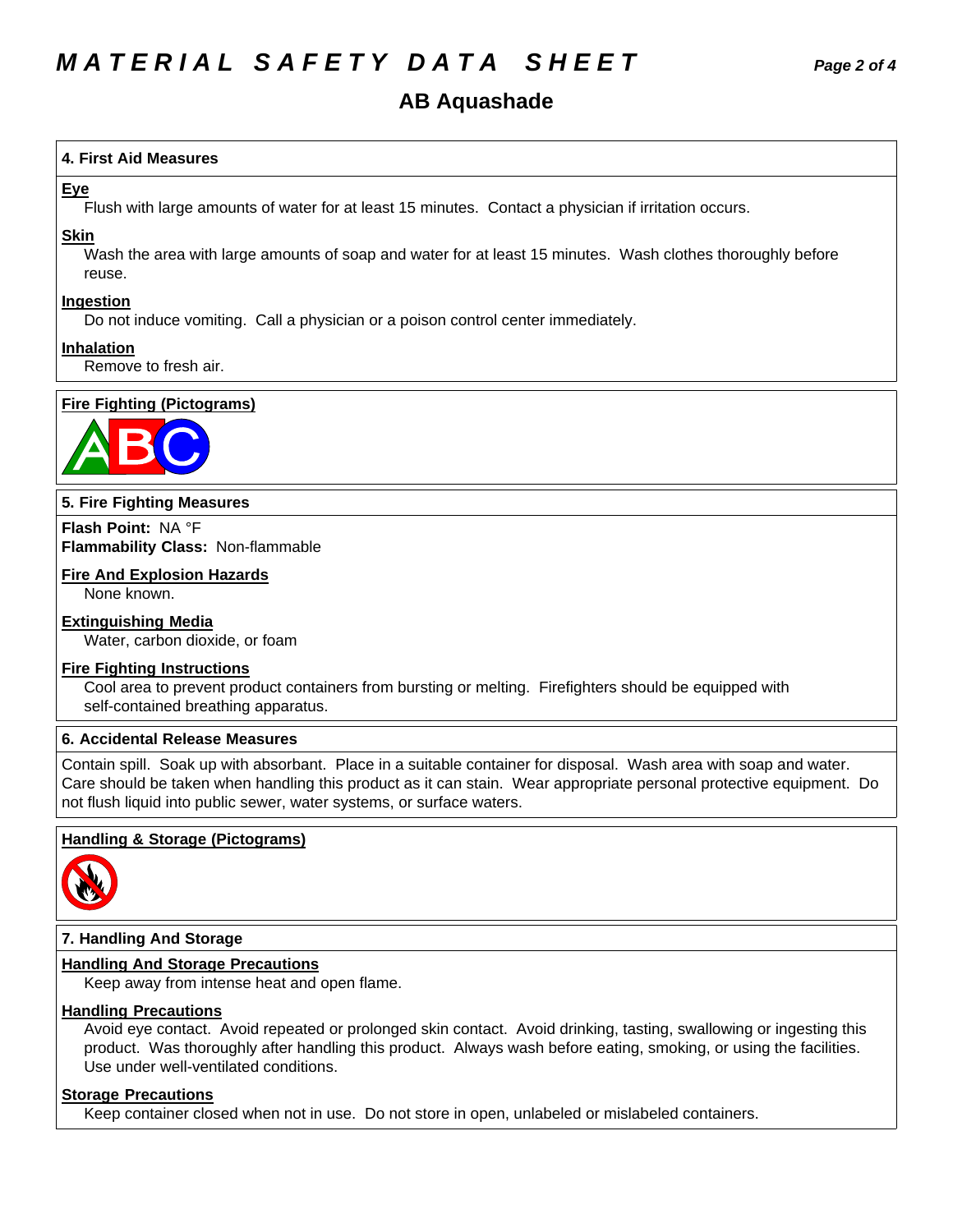# *MATERIAL SAFETY DATA SHEET Page 3 of 4*

| <b>Protective Clothing (Pictograms)</b>                                                                                                                                                                                                                                                                                                |
|----------------------------------------------------------------------------------------------------------------------------------------------------------------------------------------------------------------------------------------------------------------------------------------------------------------------------------------|
|                                                                                                                                                                                                                                                                                                                                        |
| 8. Exposure Controls/Personal Protection                                                                                                                                                                                                                                                                                               |
| <b>Engineering Controls</b><br>Local exhaust acceptable. Special exhaust normally not required                                                                                                                                                                                                                                         |
| <b>Eye/Face Protection</b><br>Safety glasses with side shields or goggles.                                                                                                                                                                                                                                                             |
| <b>Skin Protection</b><br>Chemical resistant gloves                                                                                                                                                                                                                                                                                    |
| <b>Respiratory Protection</b><br>Not normally required.                                                                                                                                                                                                                                                                                |
| 9. Physical And Chemical Properties                                                                                                                                                                                                                                                                                                    |
| <b>Appearance</b><br><b>Blue liquid</b>                                                                                                                                                                                                                                                                                                |
| Odor<br>None                                                                                                                                                                                                                                                                                                                           |
| <b>Chemical Type: Mixture</b><br>Physical State: Liquid<br>Melting Point: NA °F<br>Boiling Point: 212 °F 100 °C<br><b>Specific Gravity: 1.055 (Water = 1)</b><br><b>Percent Volitales: Not determined</b><br>Vapor Pressure: Not determined<br>pH Factor: 4.2-4.7<br>Solubility: Miscible in water<br>Evaporation Rate: Not determined |
| 10. Stability And Reactivity                                                                                                                                                                                                                                                                                                           |
| <b>Stability: Stable</b><br>Hazardous Polymerization: Does not occur                                                                                                                                                                                                                                                                   |
| <b>Conditions To Avoid (Stability)</b><br>Keep away from intense heat and open flame.                                                                                                                                                                                                                                                  |
| <b>Incompatible Materials</b><br>None known                                                                                                                                                                                                                                                                                            |
| <b>Hazardous Decomposition Products</b><br>None known                                                                                                                                                                                                                                                                                  |
| <b>Conditions To Avoid (Polymerization)</b><br>None                                                                                                                                                                                                                                                                                    |
| 11. Toxicological Information                                                                                                                                                                                                                                                                                                          |
| <b>Acute Oral Effects</b><br>C.I. Acid Blue 9, Disodium Salt:<br>Oral, Rat, adult:<br>$LD50 > 2000$ mg/kg                                                                                                                                                                                                                              |
|                                                                                                                                                                                                                                                                                                                                        |